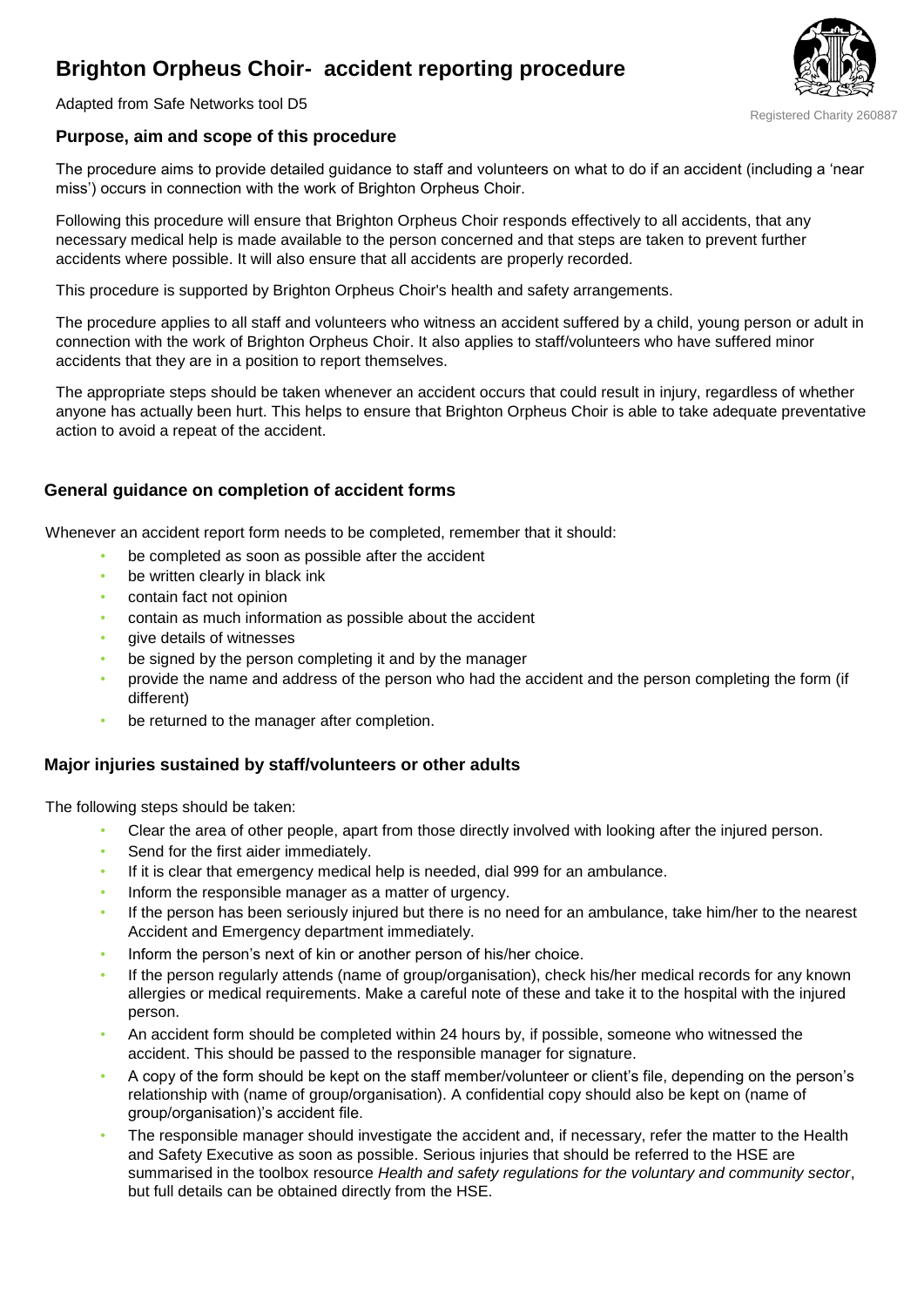# **Accidents involving children and young people**

The flowchart below outlines the steps that should be followed for children and young people. If an injury is serious or if there is a specific dangerous occurrence, it may need to be reported to the Health and Safety Executive. The *Reporting of Injuries, Diseases and Dangerous Occurrences Regulations (RIDDOR)* 1995 specifies what type of accidents should be reported.



# **Minor injuries sustained by staff/volunteers**

The following steps should be taken:

- If there is any doubt that the injury is anything more than minor, ask the first aider on duty to examine the injury, administer first aid and assess whether a medical opinion is needed.
- If the injury is minor but first aid is needed, ask the first aider to provide this.
- Offer the member of staff/volunteer who has sustained the injury the opportunity to rest, accompanied by another member of staff if necessary.
- If medical attention is needed, inform the responsible manager immediately.
- If immediate medical attention is needed, support the injured person to attend the Accident and